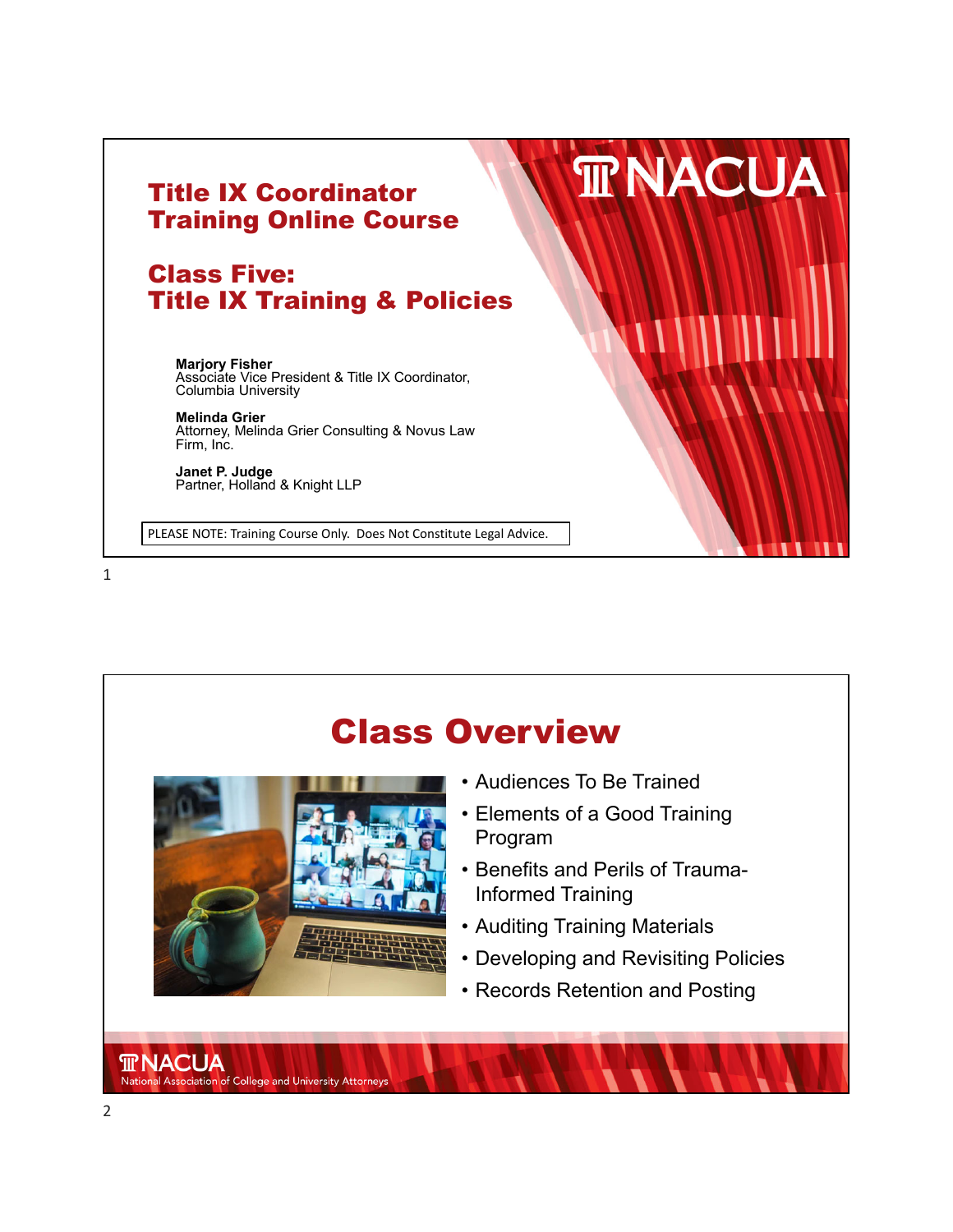

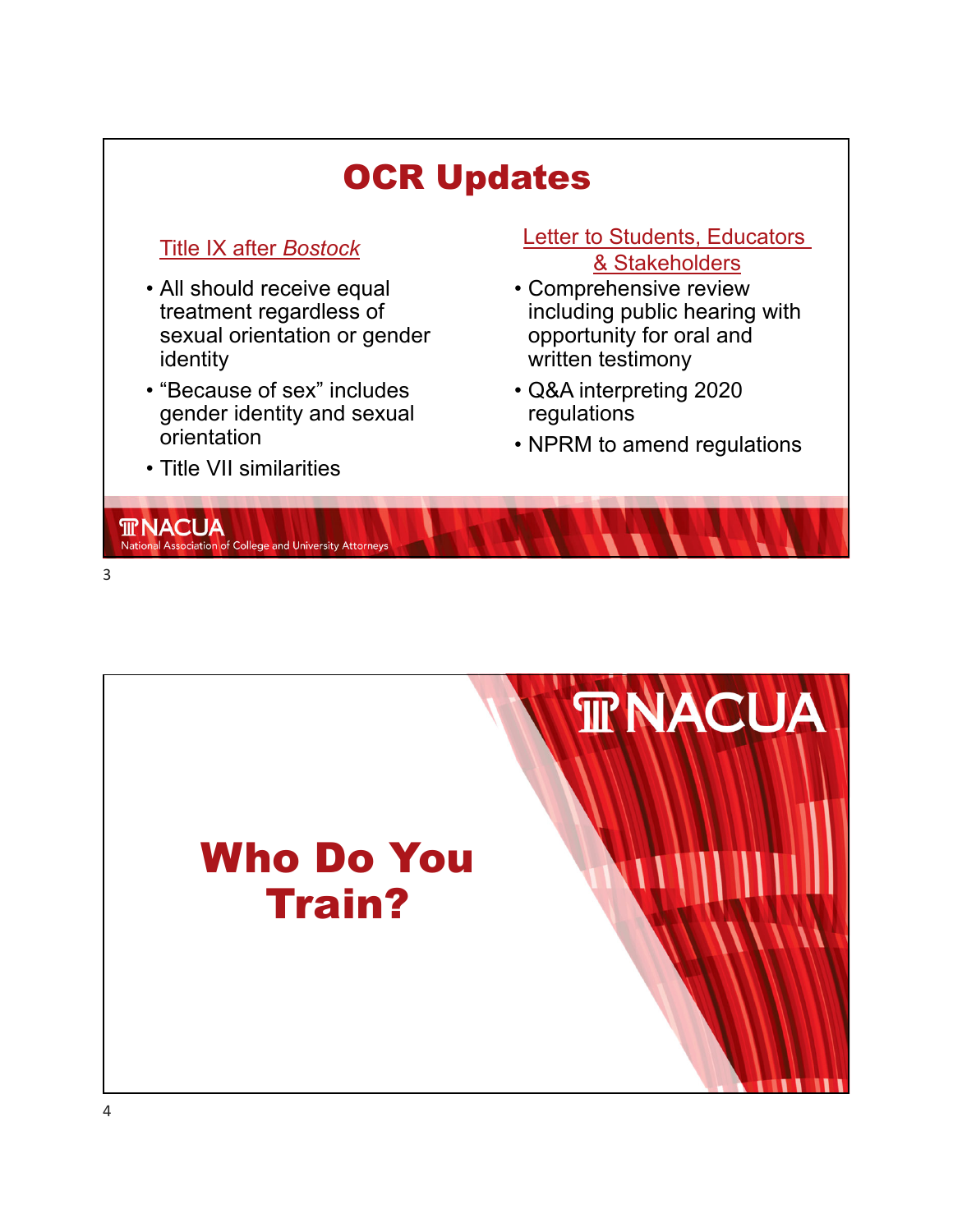

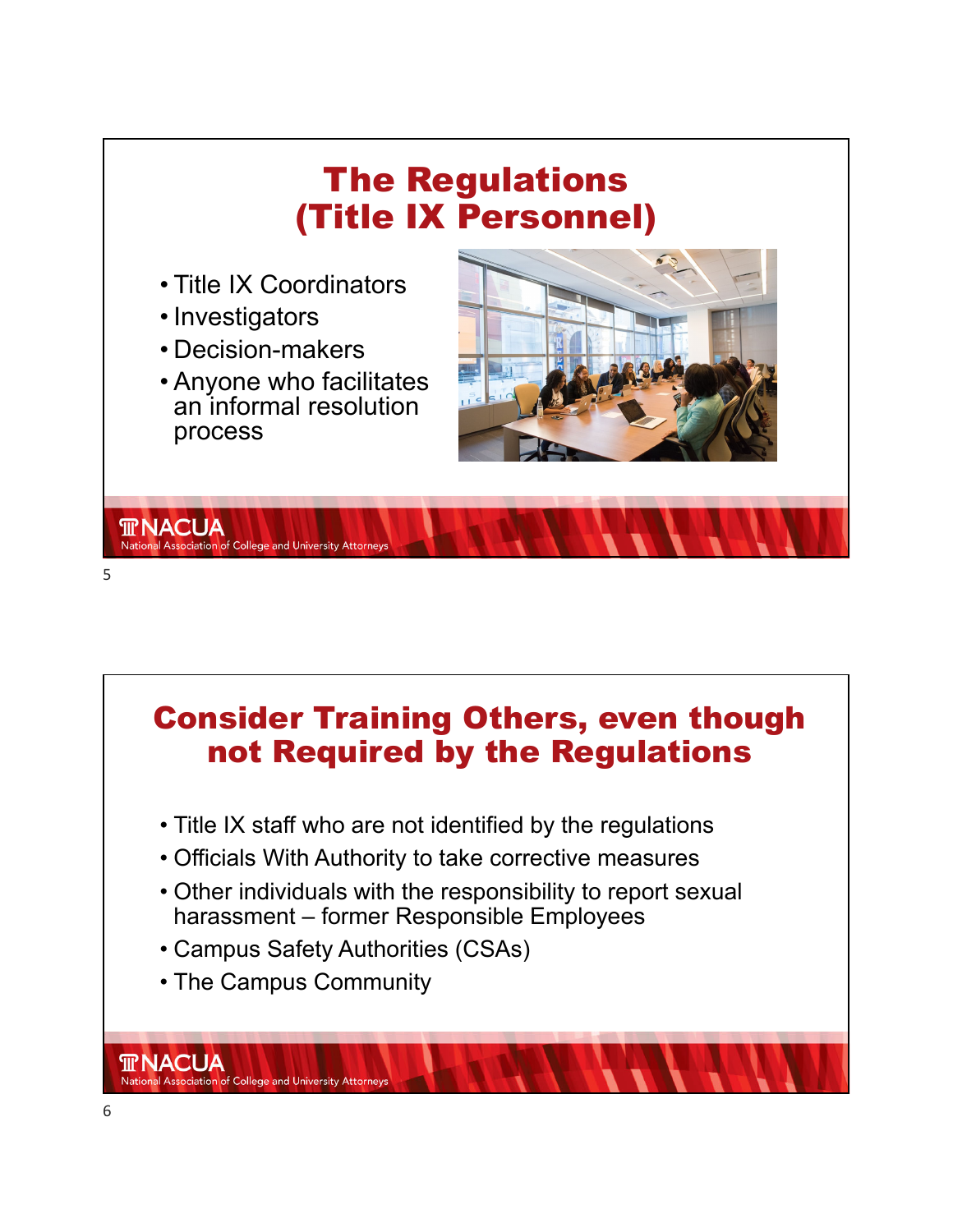



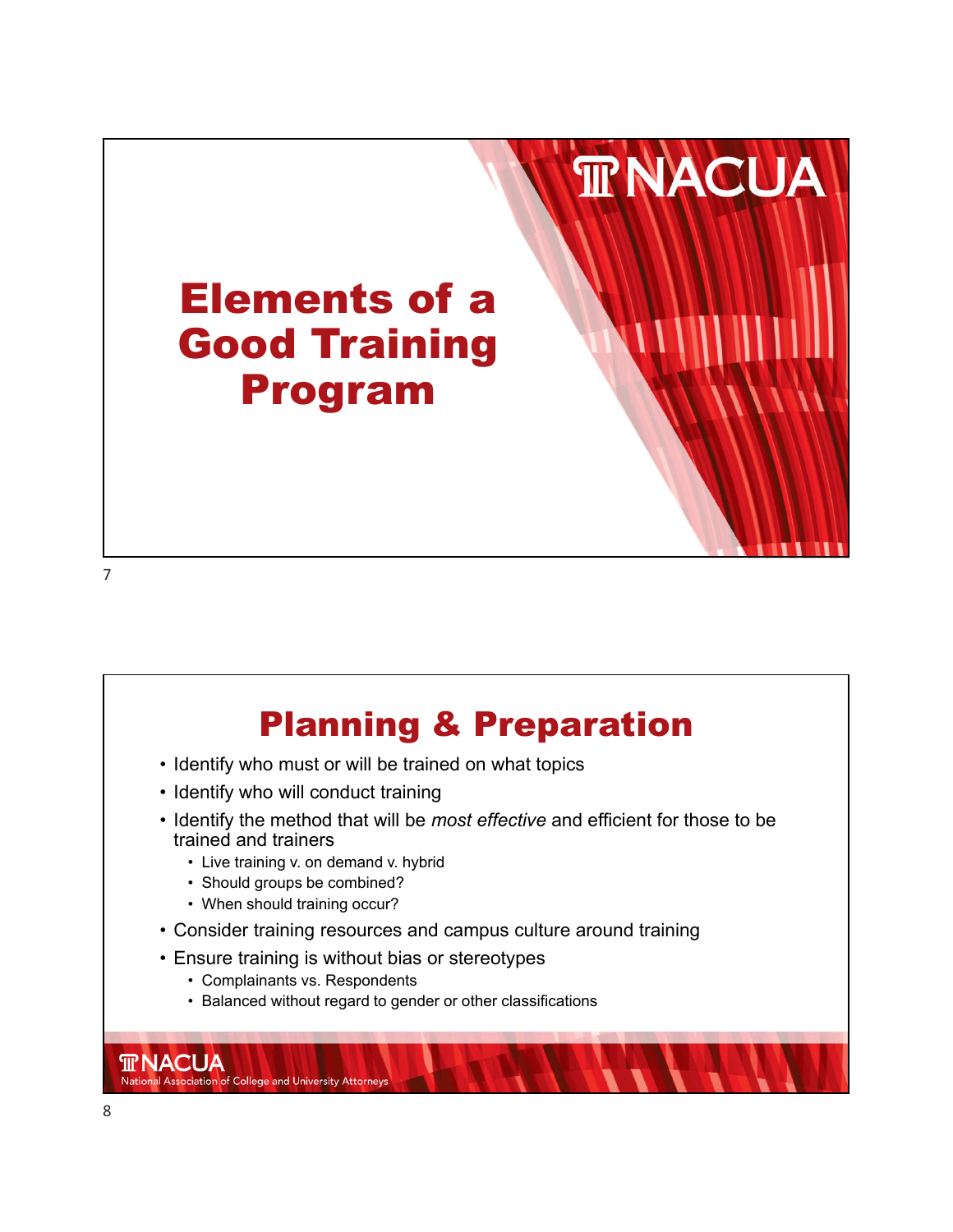

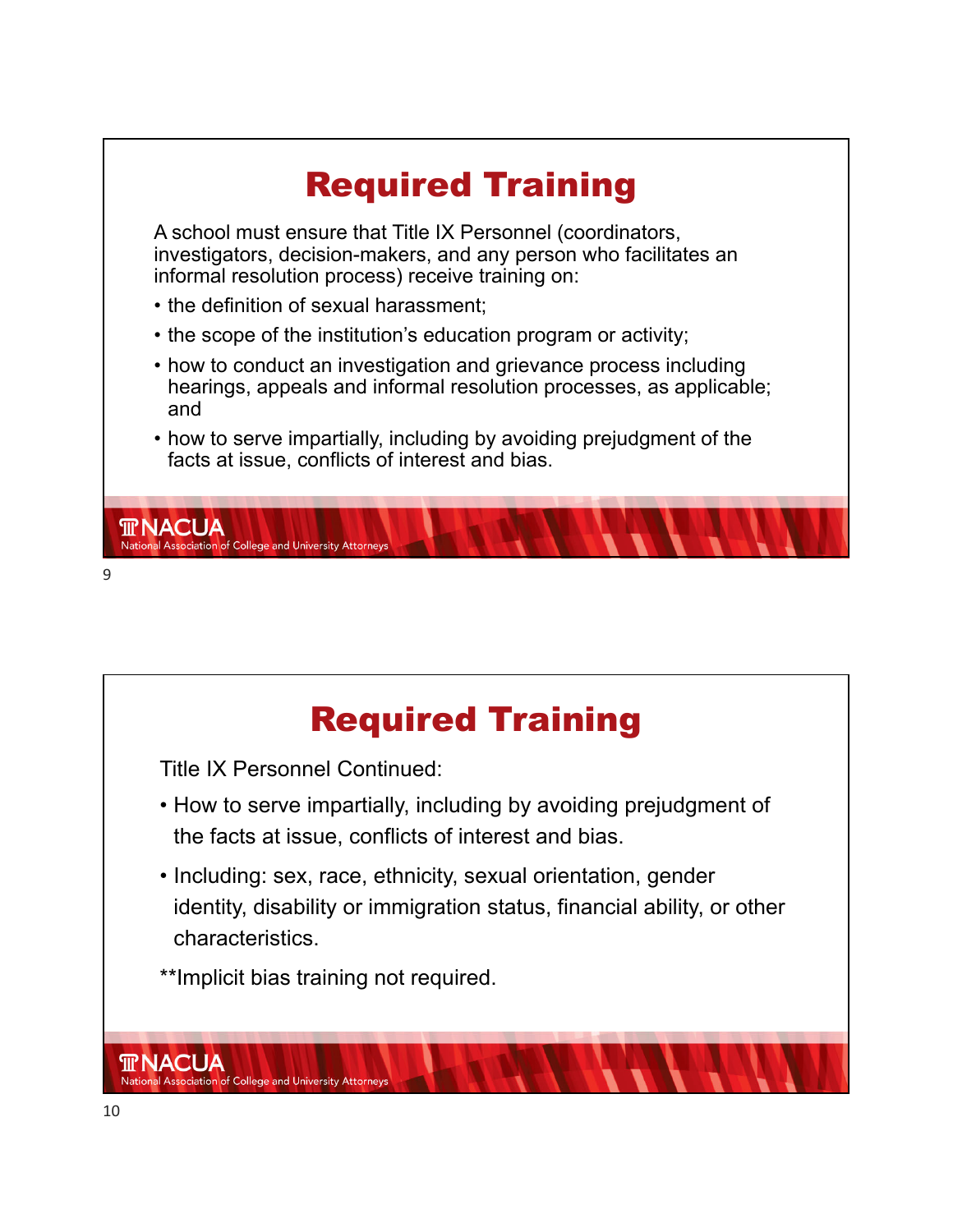## Required for Investigators



National Association of College and University Attorneys

- Conducting a fair and thorough investigation.
- Determining relevance in order to prepare an investigative report that fairly summarizes relevant evidence.





- How to conduct informal resolution processes (85 FR 30405)
- Document or make public?

**TRNACUA** 

National Association of College and University Attorneys

11

**TRNACUA**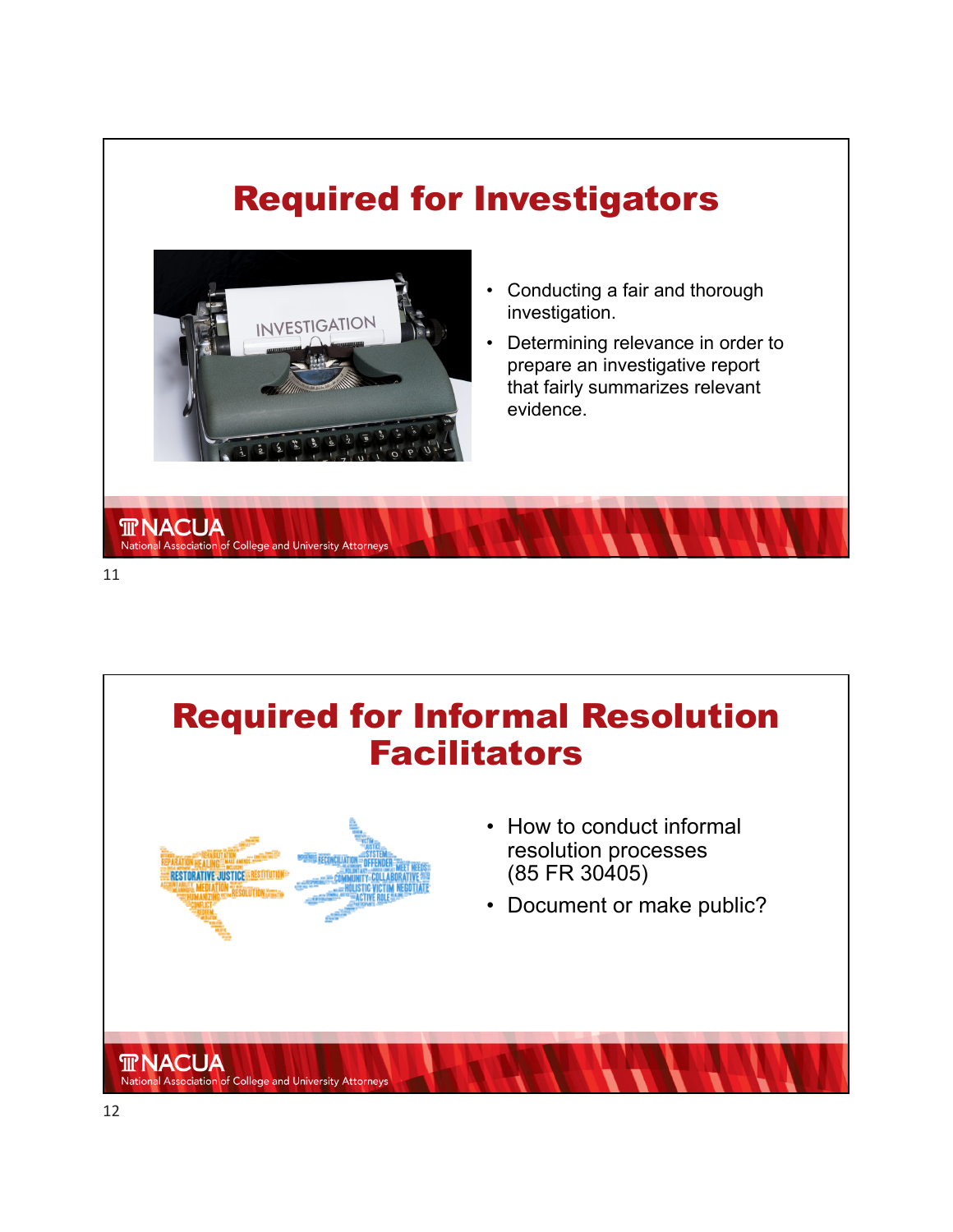# Required for Decision-makers:

- Training on any technology to be used at a live hearing.
- Training on issues of relevance, including how to rule on evidence during a hearing and how to apply the rape shield protections provided only for complainants.
- Include training around the presumption that the respondent is not responsible for the alleged conduct until a determination regarding responsibility is made at the conclusion of the grievance process.

National Association of College and University Attorneys



# **Other Training Topics**

| Investigator                                                                                                                                                | <b>Decision-maker</b>                                                                |
|-------------------------------------------------------------------------------------------------------------------------------------------------------------|--------------------------------------------------------------------------------------|
| • Questioning                                                                                                                                               | • Managing the process                                                               |
| • Institutional policies                                                                                                                                    | • Hearing protocol                                                                   |
| • Responsibility for proposed<br>findings and conclusions<br>• Redacting privileged information<br>• Coordinating investigation with<br>supportive measures | • Institutional policies<br>• Questioning<br>• Preparing findings and<br>conclusions |

**TRNACUA** 

National Association of College and University Attorneys

13

**TRNACUA**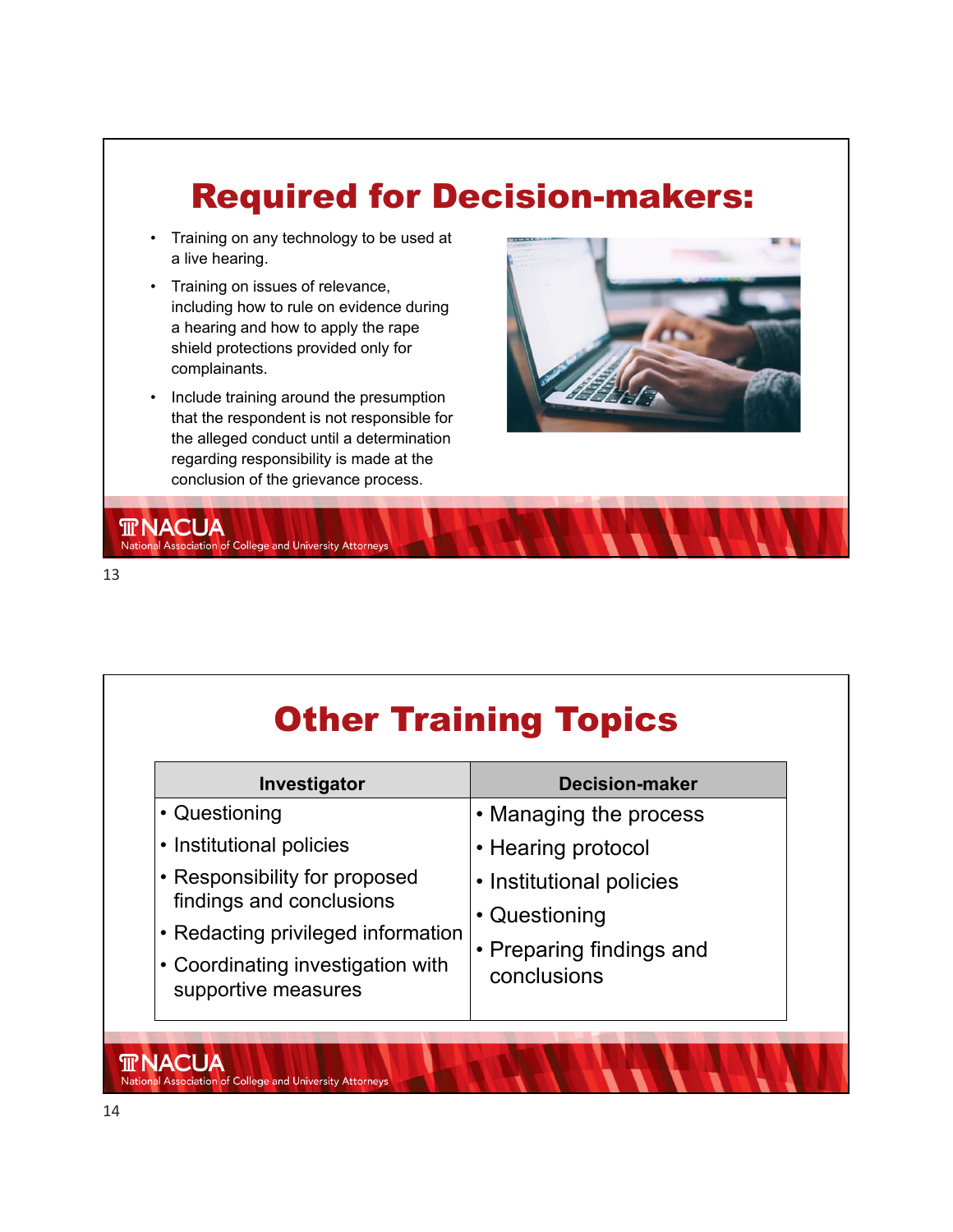

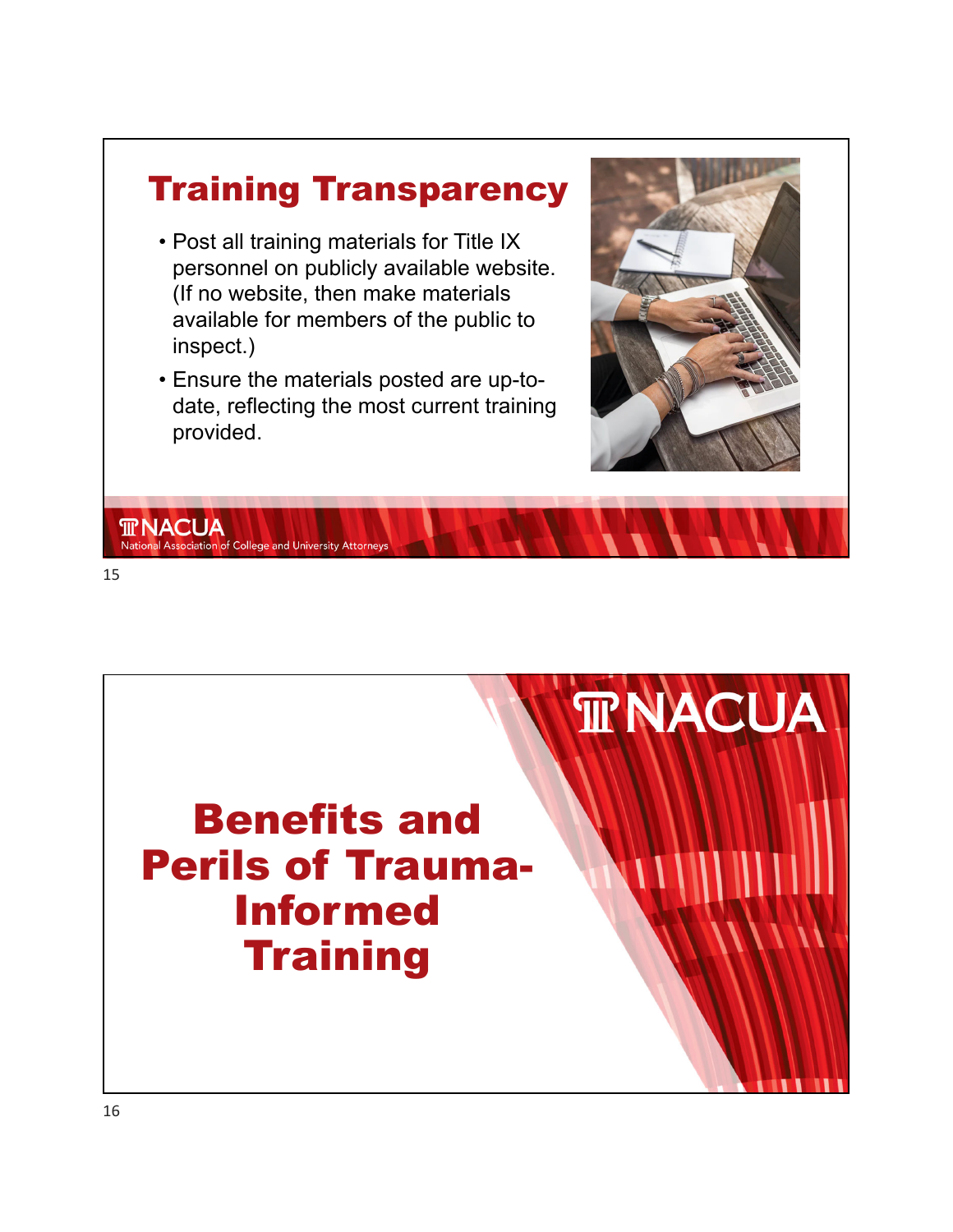| <b>Benefits</b>                                                                                      | <b>Perils</b>                                                                           |
|------------------------------------------------------------------------------------------------------|-----------------------------------------------------------------------------------------|
| • May help those interviewed<br>retrieve memories                                                    | • May be perceived to favor<br>Complainants                                             |
| • May help those interviewed<br>stick with the process<br>• May prevent re-traumatizing<br>witnesses | • May be perceived as less<br>intense questioning or cross-<br>examination of witnesses |
|                                                                                                      | • May be misused by untrained<br>questioners                                            |

17

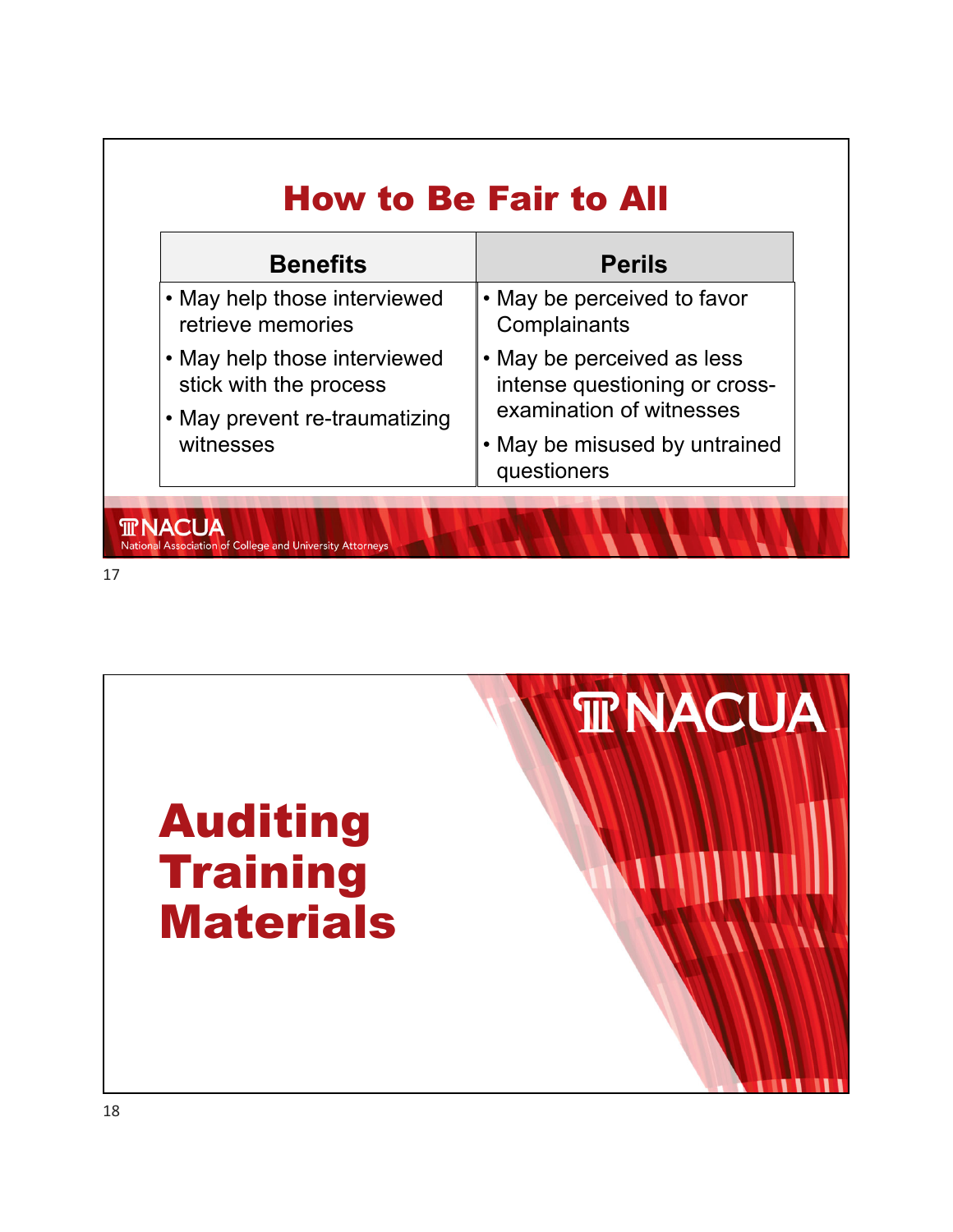

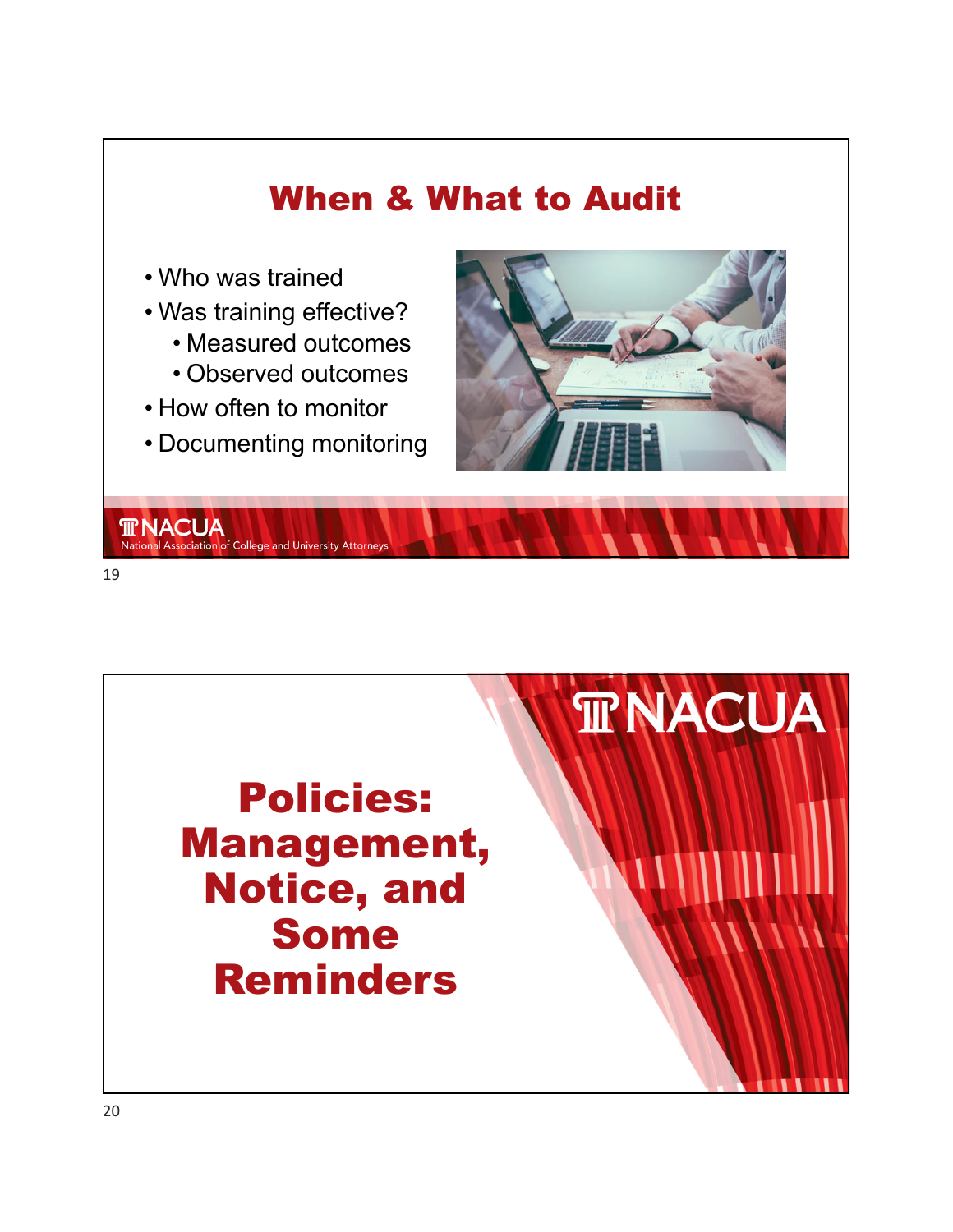| <b>Developing policies</b>                             | <b>Monitoring policies</b>                                                                                                                      |
|--------------------------------------------------------|-------------------------------------------------------------------------------------------------------------------------------------------------|
| • Existing institutional policies                      | • Changes in law, regulations,<br>guidance or institutional needs<br>• Changes in related laws or<br>guidance, e.g., FERPA, state<br><b>APA</b> |
| • Existing laws, agreements &<br>practices             |                                                                                                                                                 |
| • Identify conflicts and<br>concurrences and harmonize |                                                                                                                                                 |
| or change                                              | • Effectiveness                                                                                                                                 |
| • Include stakeholders                                 | • Include stakeholders                                                                                                                          |

**TRACUA** 

National Association of College and University Attorneys

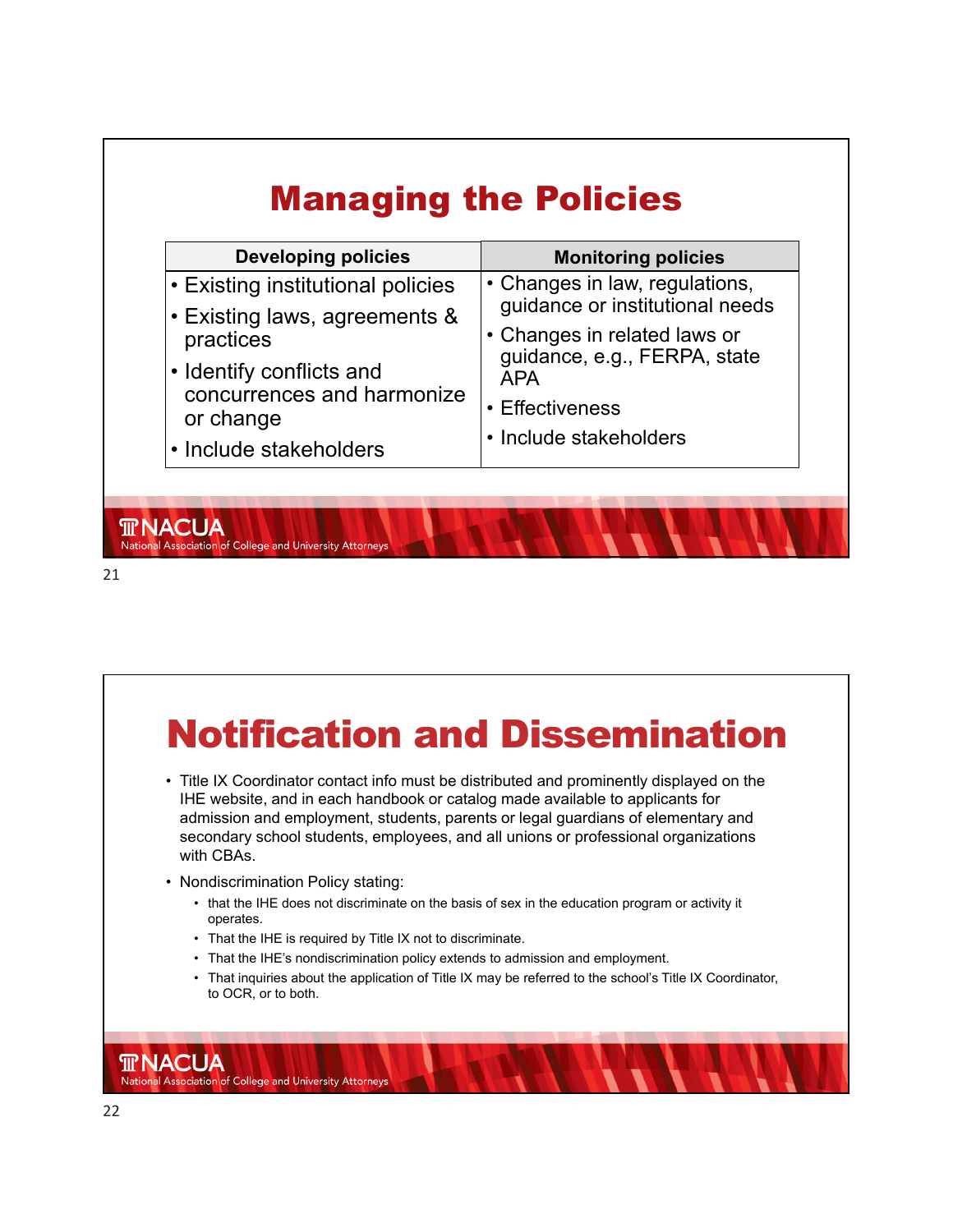



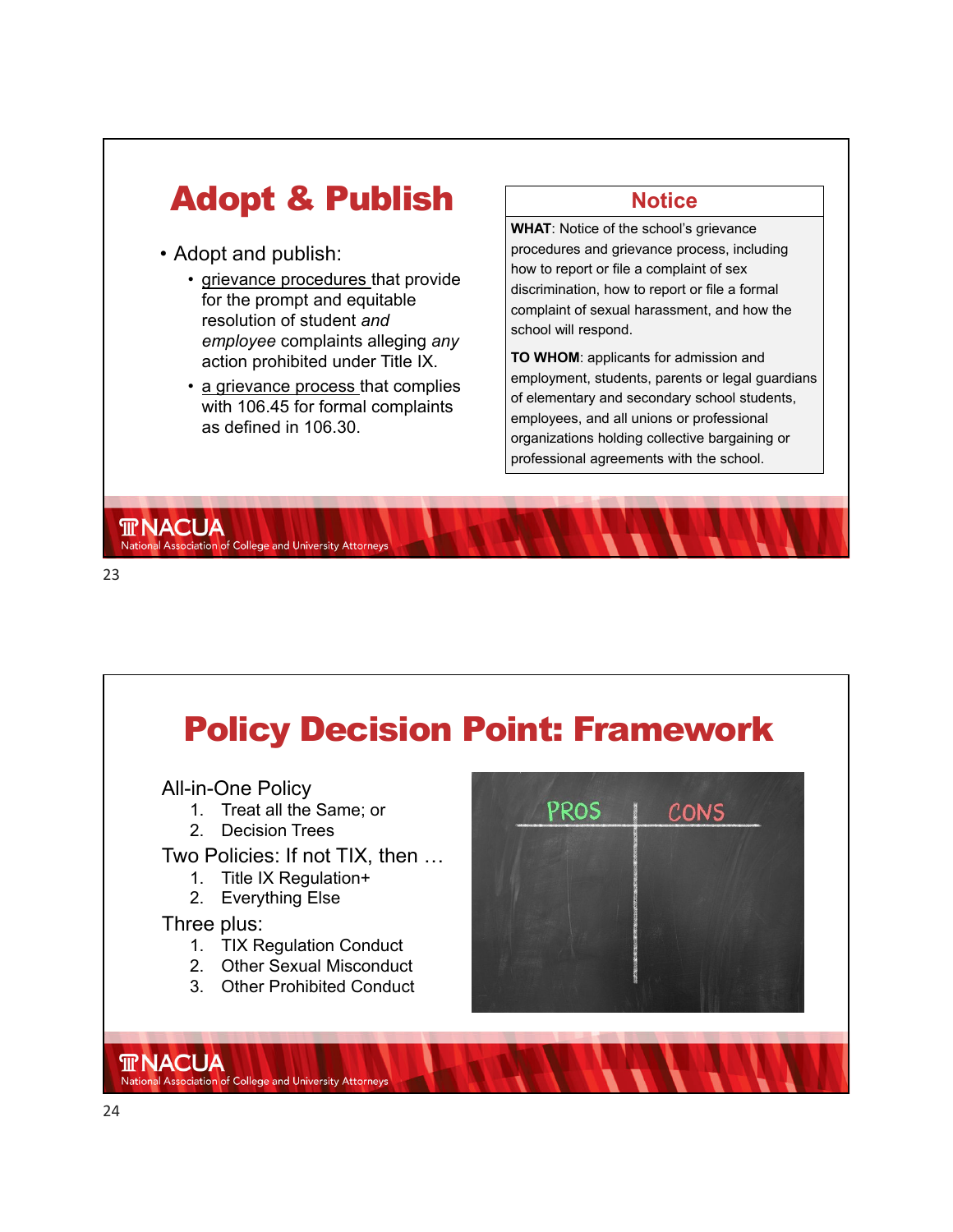



### Please Note:

Where there is a conflict between State or local law and Title IX regulations, Title IX regulations win.

**TRNACUA** 

National Association of College and University Attorneys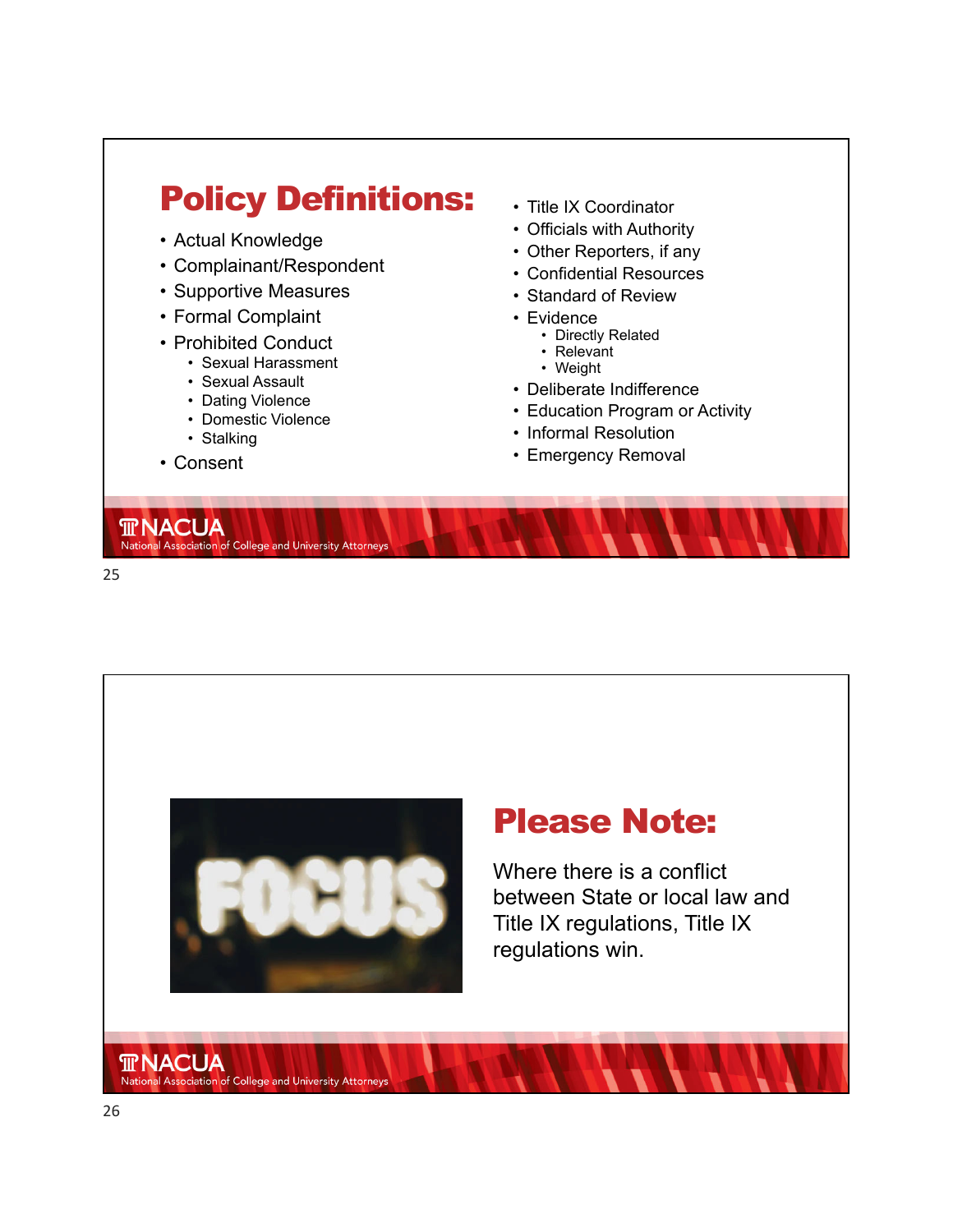

27